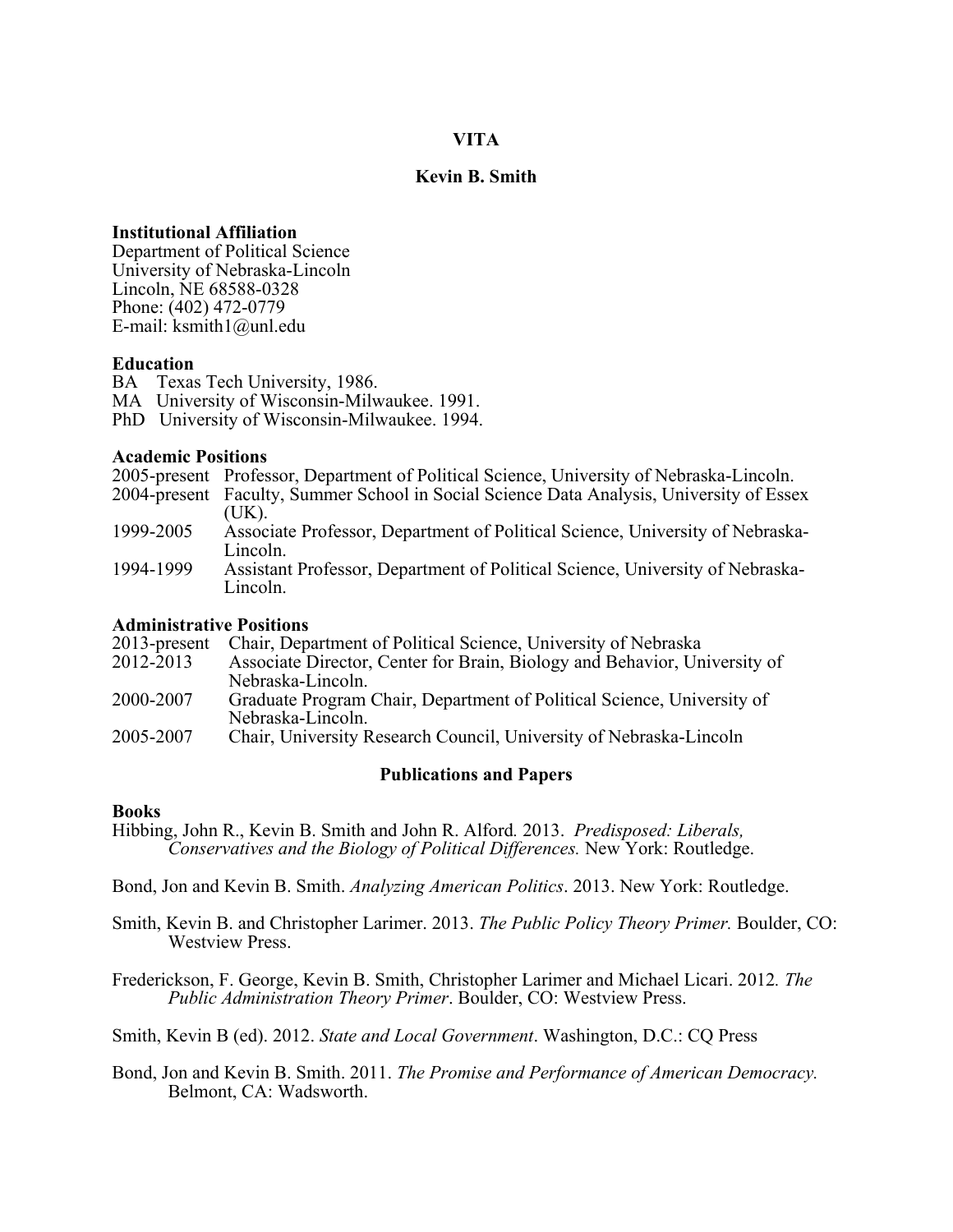- Smith, Kevin B., Alan Greenblatt and Michele Mariani. 2011. *Governing States and Localities.* Washington, D.C.: CQ Press.
- Smith, Kevin B. and Michael J. Licari. 2006. *Public Administration: Power and Politics in The Fourth Branch of Government*. New York: Oxford University Press.
- Smith, Kevin B. 2003. *The Ideology of Education: The Market, The Commonwealth and America's Schools.* 2003. Albany, NY: SUNY Press.
- Smith, Kevin B. and Kenneth J. Meier. 1995. *The Case Against School Choice*. New York: M.E. Sharpe, Inc.
- Kevin B. Smith. 1994. *The Iron Man: The Life and Times of Glenn Davis.* . Lanham, MD: University Press of America.

#### **Refereed Journal Articles**

- Neiman, Jayme, Karl Giuseffi, Kevin B. Smith, Jeffrey French, Israel Wasmel-Manor, John R. Hibbing. "Opportunities to Vote at Home May Increase Turnout Among High Stress Individuals." *PLoS One*. Forthcoming.
- Wagner, Michael W., Kristen Deppe, Carly M. Jacobs, Amanda Friesen, Kevin B. Smith, and John R. Hibbing. "Beyond Survey Self-Reports: Using Physiology to Tap Political Orientations," *International Journal of Public Opinion Research.* Forthcoming.
- Deppe, Kristen, Frank Gonzalez, Jayme Neiman, Carly Jacobs, Jackson Pahlke, Kevin B. Smith, And John R. Hibbing. 2015. "Reflective Liberals and Intuitive Conservatives: A Look at the Cognitive Reflection Test and Ideology." *Judgment and Decision Making*. 10: 314- 331.
- Neiman, Jayme, Frank Gonzales, Kevin Smith and John Hibbing. 2015. "Speaking Different Languages or Speaking From the Same Script?" *Political Communication.* DOI: 10.1080/10584609.2014.969465.
- Mills, Mark, Kevin B. Smith, John R. Hibbing and Michael D. Dodd. 2015. "Obama Cares About Visuo-Spatial Attention: Perception of Political Figures Moves Attention and Determines Gaze Direction. *Behavioral Brain Research*. 278: 221-225.
- Hatemi, Peter K., Kevin B. Smith, John R. Alford, Nicholas G. Martin and John R. Hibbing. 2015. "The Genetic and Environmental Foundations of Political, Psychological, Social and Economic Behaviors." *Twin Research and Human Genetics*. 18: 243-255.
- Hibbing, John R., Kevin B. Smith and John R. Alford. 2014. "Differences in Negativity Bias Underlie Variations in Political Ideology." *Behavioral and Brain Sciences.* 37: 297-350.
- Mills, Mark, Kevin B. Smith, John R. Hibbing and Michael D. Dodd. "The Politics of Face-in-The-Crowd." 2014. *Journal of Experimental Psychology*. 143: 1199-1213.
- Ahn, Woo-Young, Kenneth T. Kishida, Xiasi Gu, Terry Lohrenze, Ann Harvey, John R. Alford, Kevin B. Smith, Gideon Yaffe, John R. Hibbing, Peter Dayan, and P. Read Montague. 2014."Non-Political Images Evoke Neural Predictors of Political Ideology." *Current Biology*. 24: 2693-2699.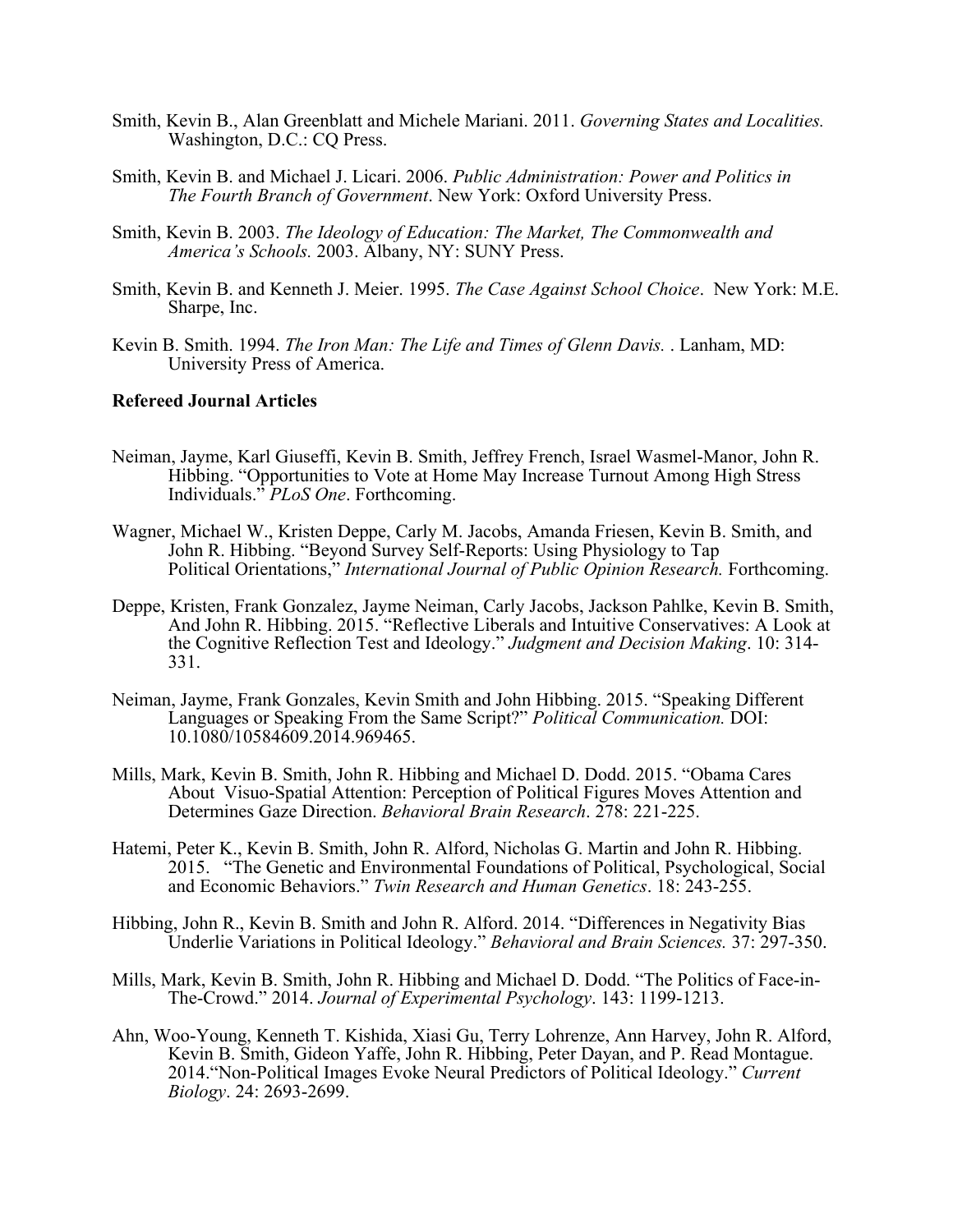- Hibbing, John R., Kevin B. Smith, Jonathan Peterson, and Balazs Feher. 2014. "The Deeper Sources of Political Conflict: Evidence from the Psychological, Cognitive and Neuro-Sciences." *Trends in Cognitive Sciences*. 18: 111-113.
- French, Jeffrey A, Kevin B. Smith, John R. Alford, Adam Guck, Andrew K. Birnie, and John R. Hibbing. 2014. "Cortisol and Politics: Variance in Voting Behavior is Predicted by Baseline Cortisol Levels." *Physiology & Behavior*. 133: 61-67.
- Mitchell, Dona-Gene, Matthew V. Hibbing, Kevin B. Smith and John R. Hibbing. 2014. "Side by Side, Worlds Apart: Liberals' and Conservatives' Distinct Perceptions of Political Reality*." American Politics Research.* 14: 338-363.
- Funk, Carolyn, Kevin B. Smith, John R. Alford, Matthew V. Hibbing, Nicholas Eaton, Robert Krueger, Lindon Eaves and John R. Hibbing. 2013. "Genetic and Environmental Transmission Of Political Orientations." *Political Psychology*. 34: 805-819.
- McLean, Scott, John Garza, Sandra Wiebe, Michael Dodd, Kevin Smith, John Hibbing and Kimberly Andrews Espy. 2013. "Applying the Flanker Task to Political Psychology: A Research Note." *Political Psychology*. Doi:10.1111/pops.12056.
- Deppe, Kristen D., Scott F. Stoltenberg, Kevin B. Smith and John R. Hibbing. 2013. "Candidate Genes and Voter Turnout: Further Evidence on the Role of 5-HTTLPR." *American Political Science Review.* 107: 375-381..
- Smith, Kevin B. and Peter K. Hatemi. 2013. "OLS is AOK for ACE: A Regression-Based Approach to Synthesizing Political Science and Behavioral Genetics Models." *Political Behavior*. 35: 383-408.
- Gruszczynski, Michael, Amanda Balzer, Carly M. Jacobs, Kevin B. Smith, John R. Hibbing. 2013. "The Physiology of Political Participation." *Political Behavior*. 35: 135-152.
- Smith, Kevin B., John Alford, Peter Hatemi, Lindon Eaves, Carolyn Funk and John Hibbing. 2012. "Biology, Ideology, and Epistemology: How Do We Know Political Attitudes Are Inherited and Why Should We Care?" *American Journal of Political Science.* 56: 17-33.
- Dodd, Michael D., Amanda Balzer, Carly Jacobs, Michael Gruszczynski, Kevin B. Smith and John R. Hibbing. 2012. "The Political Left Rolls with the Good; The Political Right Confronts The Bad: Connecting Physiology and Cognition to Preferences." *Philosophical Transactions of the Royal Society*. 367 (1589): 640-649..
- Smith, Kevin B., Douglas Oxley, Mattew V. Hibbing, John R. Alford and John R. Hibbing. 2011."Disgust Sensitivity and the Neurophysiology of Left-Right Political Orientations." *PLoS One*. 6(10): e2552. Doi:101371/journal.one.002552.
- Dodd, Michael D., John R. Hibbing and Kevin B. Smith. 2011. "The Politics of Attention: Gaze Cuing Effects Are Moderated by Political Temperament." *Attention, Perception & Psychophysics.* 73: 24-29.

Smith, Kevin B., Douglas R. Oxley, Matthew Hibbing, John Alford and John Hibbing.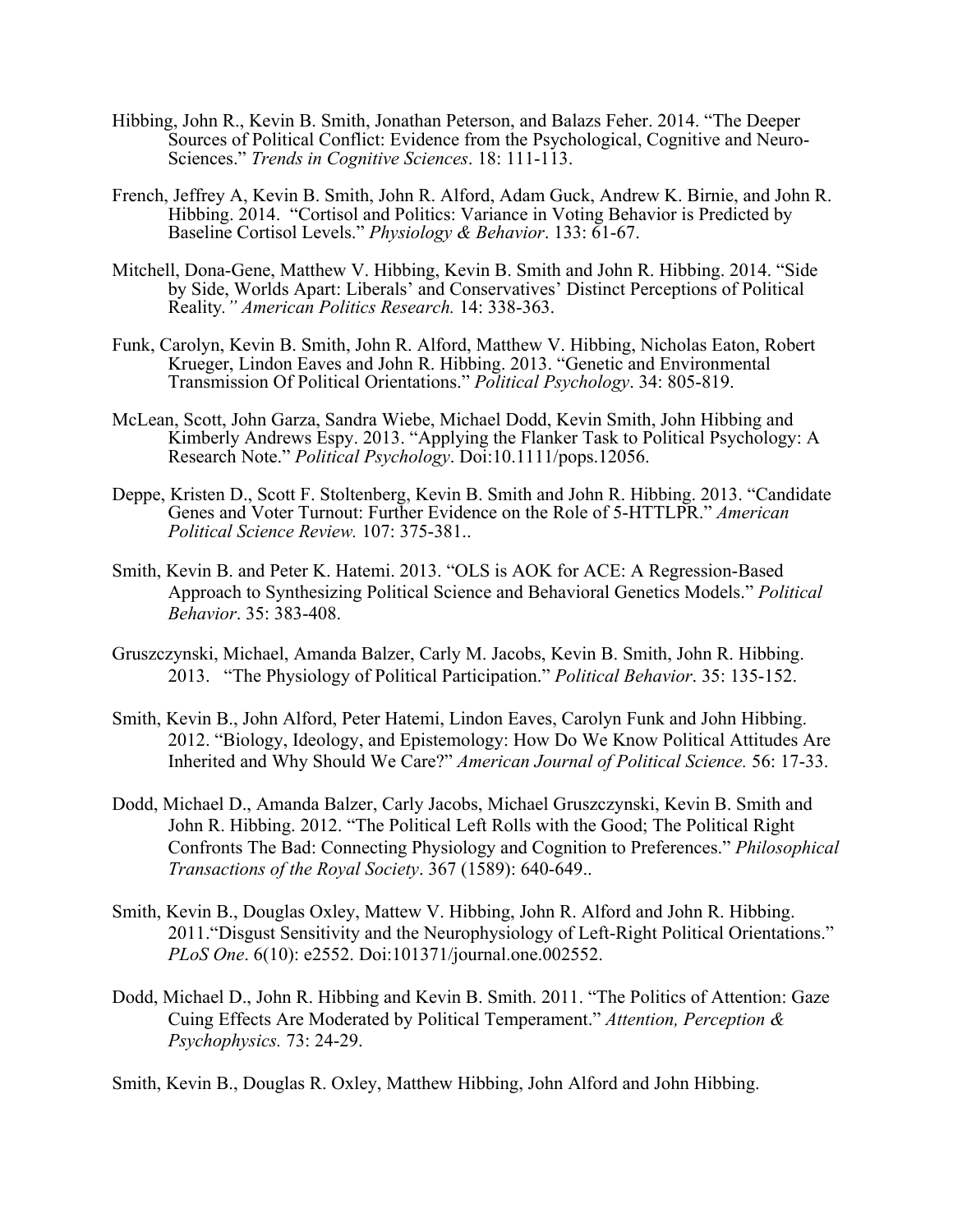2011. "Linking Genetics and Political Attitudes: Re-Conceptualizing Political Ideology." *Political Psychology*. 32: 369-397.

- Hatemi, Peter, John Hibbing, Sarah Medland, Matthew Keller, John Alford, Kevin B. Smith. 2010. "Not By Twins Alone: Using the Extended Family Design to Investigate Genetic Influence on Political Beliefs." *American Journal of Political Science*. 54: 798- 814.
- Oxley, Douglas R., Kevin B. Smith, John R. Alford, Matthew V. Hibbing, Jennifer L. Miller, Mario Scalora, Peter K. Hatemi, and John R. Hibbing. 2008. "Political Attitudes Vary With Physiological Traits." *Science*. 321: 1667-1670.
- Hibbing, John R. and Kevin B. Smith. 2007. "The Biology of Political Behavior: An Introduction." *The Annals of the American Academy of Political and Social Science.*  $614 \cdot 6 - 14$
- Smith, Kevin B., Christopher Larimer, Levente Littvay, John R. Hibbing. 2007. "Evolutionary Theory and Political Leadership: Why Certain People Do Not Trust Decision Makers." *Journal of Politics*. 69: 283-297.
- Larimer, Christopher, Rebecca Hannagan and Kevin B. Smith. 2007. "Balancing Ambition And Gender Among Decision Makers. *The Annals of the American Academy of Political and Social Science*. 614: 56-73.
- Smith, Kevin B. 2006. "Representational Altruism: The Wary Cooperator as Authoritative Decision Maker." *American Journal of Political Science*. 50(4): 1013-1022.
- Smith, Kevin B. 2005. "Data Don't Matter? Academic Research and School Choice." *Perspectives on Politics.* 3 (2): 285-299.
- Smith, Kevin B. 2004. "The Politics of Punishment: Evaluating Political Explanations of Incarceration Rates." *Journal of Politics.* 66: 925-938.
- Smith, Kevin B. and Christopher Larimer. 2004. "A Mixed Relationship: Bureaucracy and School Performance." *Public Administration Review.* 64: 728-736.
- Smith, Kevin B. and Scott Granberg-Rademacker. 2003. "Money Only Matters If You Want It To? Exposing the Normative Implications of Empirical Research." *Political Research Quarterly.* 56: 223-232.
- Smith, Kevin B. 2002. "Typologies, Taxonomies and the Benefits of Policy Classification." *Policy Studies Journal.* 30: 379-395.
- Smith, Kevin B. and Scott Granberg-Rademacker. 1999. "Expensive Lessons: Education and the Political Economy of the American States." *Political Research Quarterly*. 52: 709-727.
- Smith, Kevin B. 1999. "Clean Thoughts and Dirty Minds: The Politics of Porn." 1999. *Policy Studies Journal.* 27: 723-734.
- Smith, Kevin B. and Jeremy Eccles. 1998. "Buying a Better SAT Score: A Renewed Search for the Elusive Link Between Education Expenditures and Outcomes." 1998. *State and Local*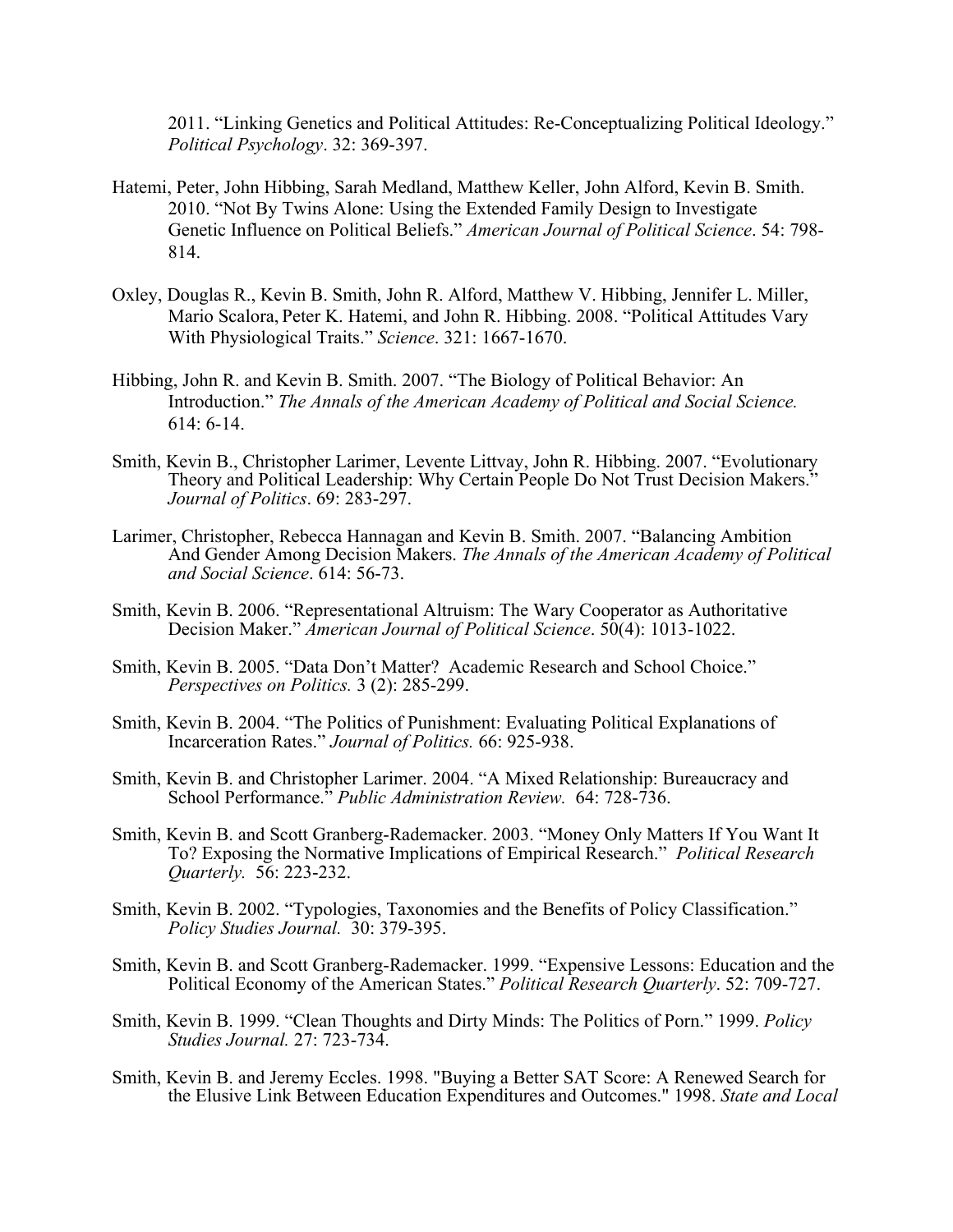*Government Review.* 30: 42-51.

- Smith, Kevin B. 1997. "Explaining Variation in State-Level Homicide Rates: Does Crime Policy Pay?" *Journal of Politics*. 59: 350-367.
- Smith, Kevin B. 1997. "When All's Fair: Signs of Parity in Media Coverage of Female Candidates." *Political Communication.* 14: 71-82.
- Smith, Kevin B. and Kenneth J. Meier. 1995. "Public Choice in Education: Markets and the Demand for Quality Education." 1995. *Political Research Quarterly.* 48: 461-478.
- Smith, Kevin B. and Kenneth J. Meier. 1995. "Politics and the Quality of Education: Improving Student Performance." *Political Research Quarterly*. 48: 329-343.
- Smith, Kevin B. 1994. "Policy, Markets and Bureaucracy: Reexamining School Choice." 1994. *Journal of Politics*. 56: 475-491.
- Smith, Kevin B. 1994. "Abortion Attitudes and Vote Choice in the 1984 and 1988 Presidential Elections." *American Politics Quarterly*. 22: 354-369.
- Meier, Kenneth J. and Kevin B. Smith. 1994. "Politics, Bureaucrats and Schools." *Public Administration Review.* 1994. 54: 551-558.
- Meier, Kenneth J. and Kevin B. Smith. 1994. "Representative Democracy and Representative Bureaucracy: Examining the Top-Down and Bottom Up Linkages." *Social Science Quarterly.* 75: 790-803.
- Meier, Kenneth J. and Kevin B. Smith. 1994. "Say It Ain't So, Moe: Institutional Design, Policy Effectiveness and Drug Policy." *Journal of Public Administration Research and Theory.* 4: 429-442.

## **Book Chapters**

- Smith, Kevin B. and John R. Hibbing. 2011. "The Mind-Body Connection: Psychophysiology as an Approach to Studying Political Attitudes and Behaviors." In *Man is by Nature and Nature a Political Animal,* Rose McDermott and Peter Hatemi, eds. Chicago: Chicago University Press.
- Hibbing, John R. and Kevin B. Smith. 2008. "The Biology of Political Behavior." *The Annals of the American Academy of Political and Social Science*." 617; 6-14.
- Smith, Kevin B. 2006. "Economic Techniques." In *The Oxford Handbook of Public Policy,*  Michael Moran, Martin Rein and Robert Goodin, eds. Oxford, UK: Oxford University Press.
- Smith, Kevin B. 2006. "The Politics of Punishment." 2006. In *The Dilemmas of Corrections: Multidisciplinary Perspectives*,  $5<sup>th</sup>$  ed. Kenneth C. Haas and Geoffrey P. Alpert, eds. Waveland Press: Long Grove, IL.
- Smith, Kevin B. 2004. "Administrative Structure and Social Democratic Results: The Case of Education." In *The Scientific Study of Bureaucracy*, Kenneth J. Meier and George Krause, eds. Ann Arbor, MI: University of Michigan Press.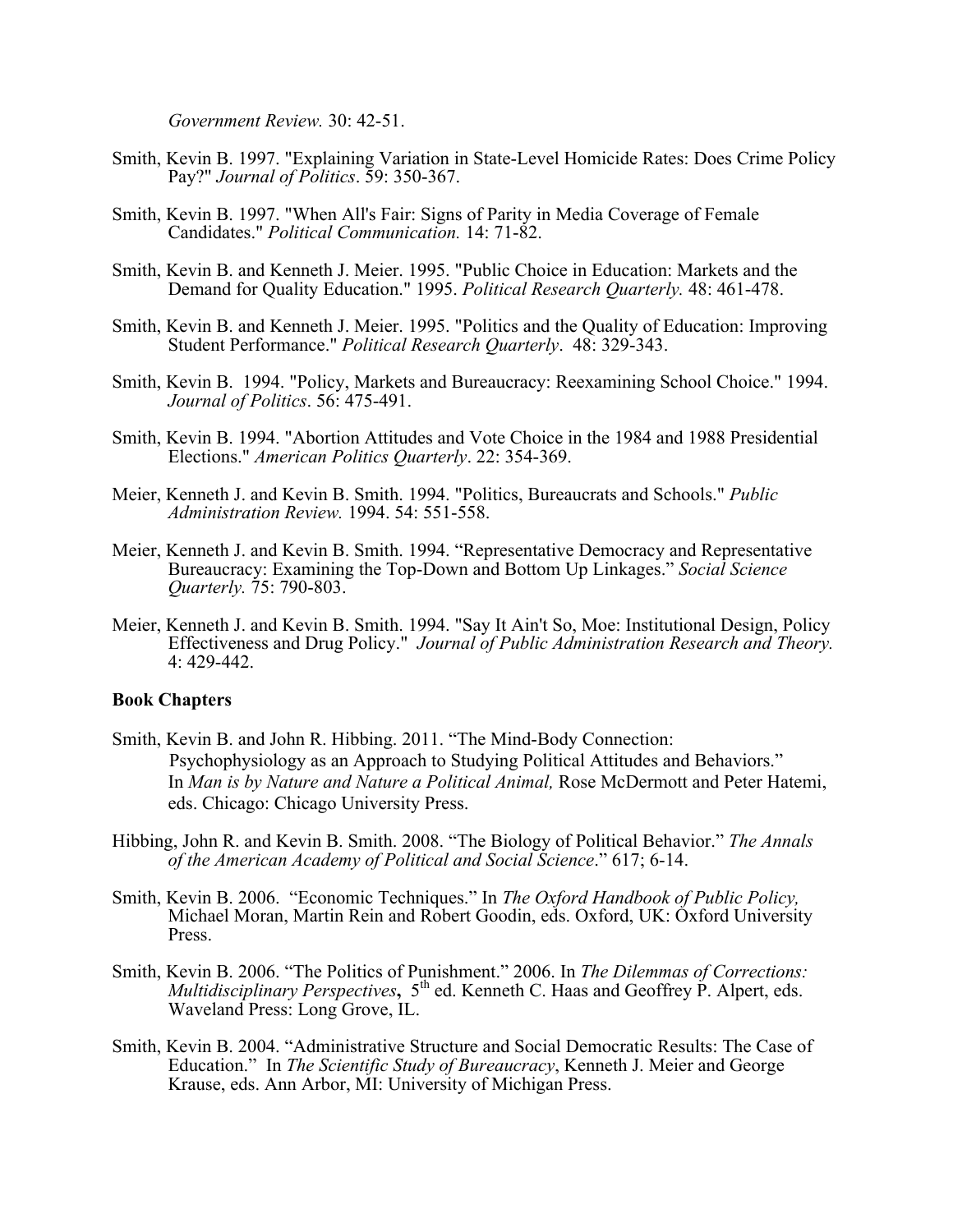- Smith, Kevin B. 2001. "Clean Thoughts and Dirty Minds." In *The Public Clash of Private Values.* ChristopherZ. Mooney, ed. New York: Chatham House Publishers
- Smith, Kevin B., Kenneth J. Meier and Jeff Gill. 2000. "SWAT Techniques for Pooled Data." 2000. In *What Works: A New Approach to Program and Policy Analysis.* Kenneth J. Meier and Jeff Gill, eds. Boulder, CO: Westview Press.
- Smith, Kevin B. and Kenneth J. Meier. 1997. "School Choice: Panacea or Pandora's Box?" In *Kaleidoscope: Readings in Education.* Kevin Ryan and James Cooper, eds. Boston, MA: Houghton Mifflin.
- Smith, Kevin B. 1997. "Reforming Regulation." In *Regulation and Consumer Protection.*  Kenneth J. Meier and Thomas Garman, eds. Houston, TX: Dane Publications.

## **Grants and Contracts**

- "Systems Biology of Social Behavior." Office of Research and Economic Development, University of Nebraska-Lincoln. \$100,000. 2009-2013. Co-PI.
- "Identifying the Biological Influences on Political Temperaments." National Science Foundation. Proposal #0826828. \$587,088. 2009-2011. Co-PI.
- "Investigating the Genetic Basis of Economic Behavior." National Science Foundation, Proposal #0721707, "\$141,506. 2007-2009. Co-PI.
- "Genes and Politics: Providing the Necessary Data." National Science Foundation, Proposal #0721378. \$126,946. 2007-2009. Co-PI.
- "Political Orientations," sub-contract for "Developing Threat Assessment Best Making," ManTech (Department of Defense) Contract #MSMA-07-00001. 2007. \$81,166. Co-PI.
- Senning Summer Faculty Fellowship for Research in State Politics and Administration, University of Nebraska-Lincoln. 2000. \$6500.
- Senning Summer Faculty Fellowship for Research in State Politics and Administration, University of Nebraska-Lincoln. 1998. \$6500.
- Senning Summer Faculty Fellowship for Research in State Politics and Administration, University of Nebraska-Lincoln. 1998. \$5500.
- Research Council Grant Award, #LWT/05-222-92801. 1994. University of Nebraska-Lincoln. \$6500. PI.

University Fellow, University of Wisconsin-Milwaukee, 1992-1993. \$10,500.

## **Award and Honors**

College of Arts & Sciences Outstanding Research and Creative Achievement Award, 2010.

Certificate of Recognition for Contributions to Students. 2005, 2002, 1998, 1995. Presented by